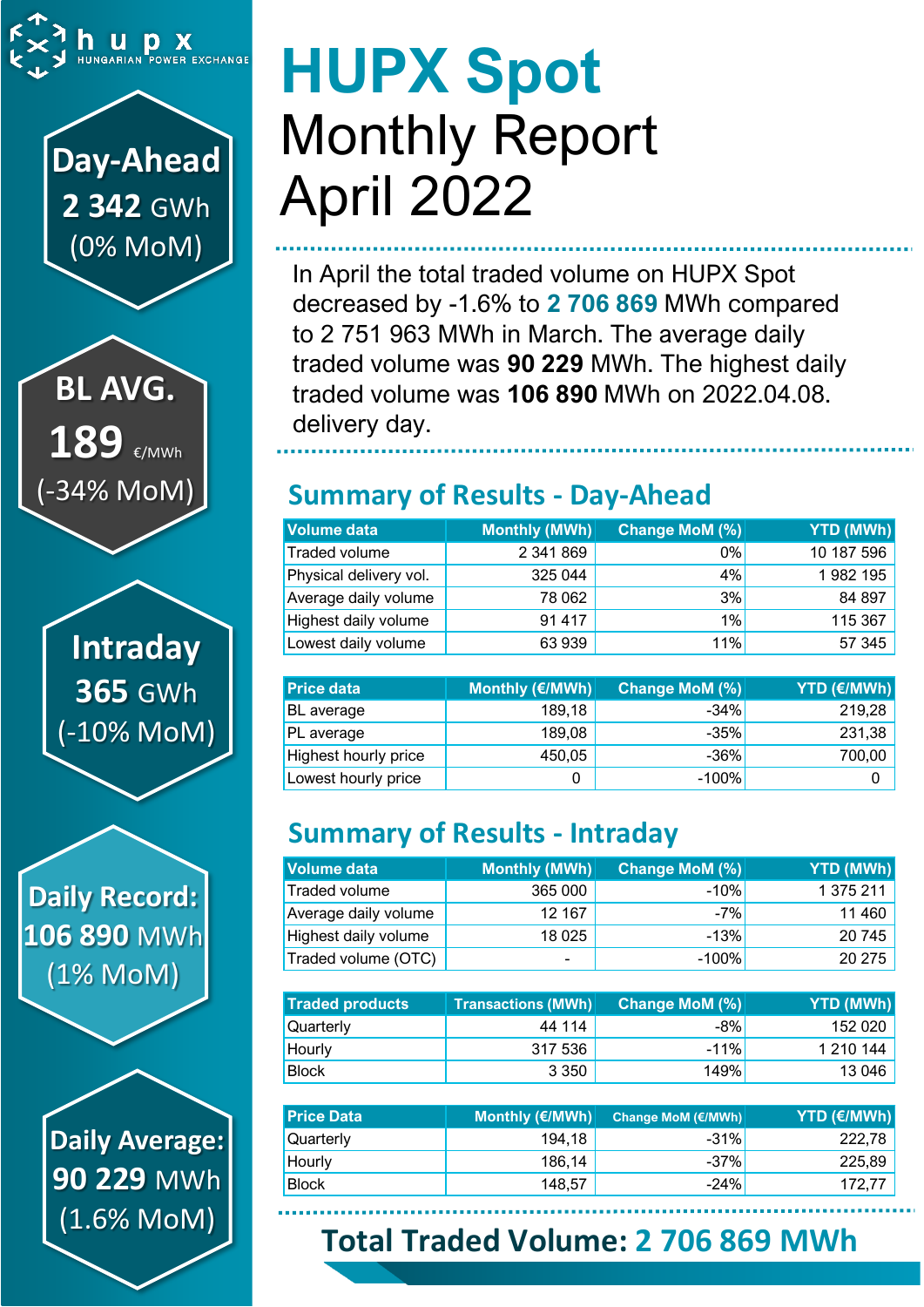## **Combined Results**

### **Daily Volumes**



#### **Hourly Average Prices**



#### **ID/DAM Price Spread**

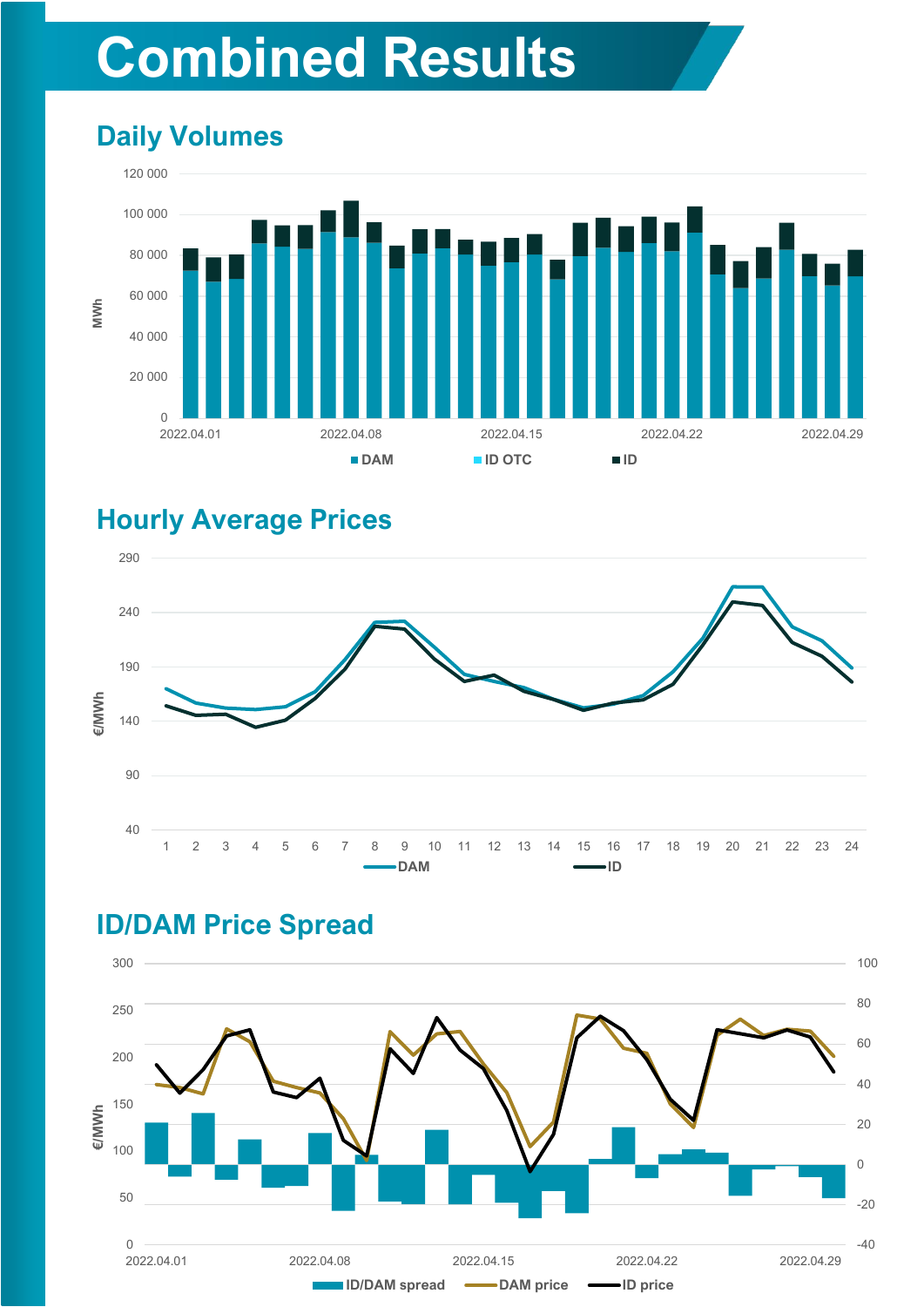## **Day-Ahead Market**

## **Regional Prices**



### **Regional Volumes**



#### **Hungarian Net Position**

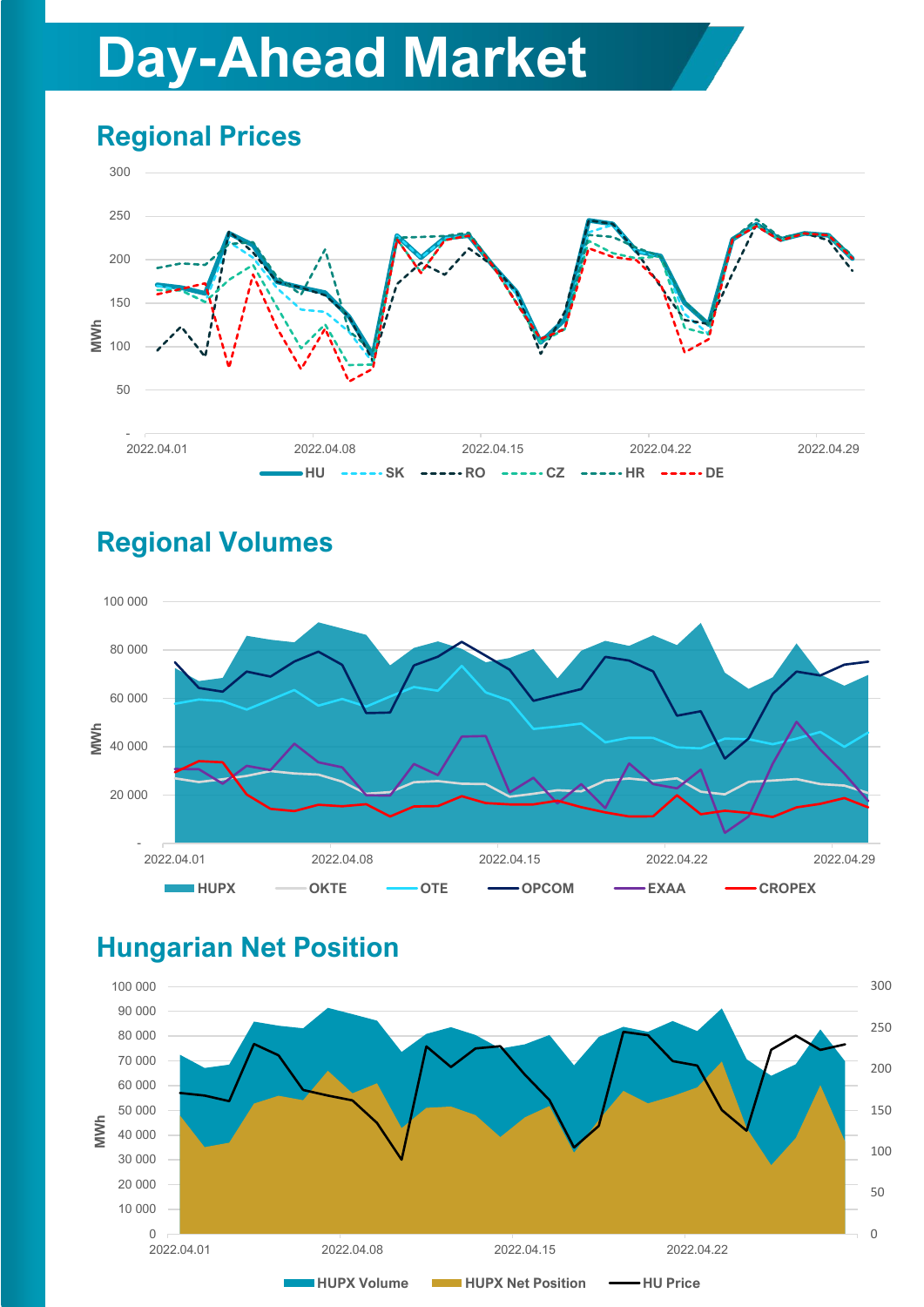#### **System Load**



## **Intraday Market**



#### **Daily Prices**